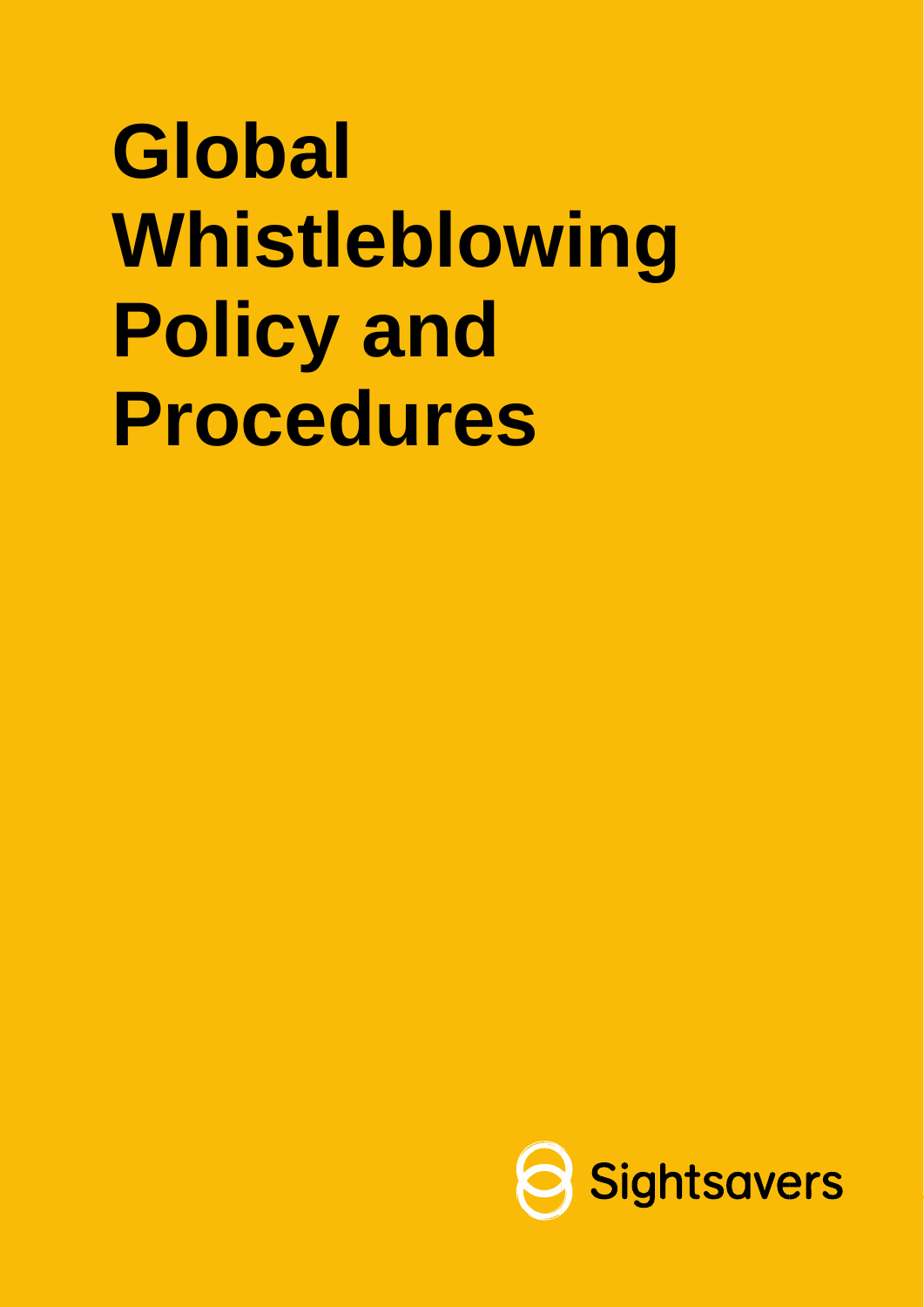# **Contents**

# <span id="page-1-0"></span>**1.0 Introduction**

- 1.1 Sightsavers has developed this Global Whistleblowing Policy to demonstrate its commitment to open and accountable management. This policy is designed to allow staff to disclose information that they believe shows malpractice, unethical conduct or illegal practices in the workplace, without being penalised in any way. This includes protecting staff from any detriment or discrimination if they do report (ie 'blow the whistle on') improper or illegal conduct within the organisation.
- 1.2 The aim of this policy is to provide an internal mechanism for reporting, investigating and remedying any wrongdoing in the workplace. In most cases staff should not find it necessary to alert anyone externally. However, the law recognises that in some circumstances it may be appropriate for staff to report their concerns to an external body such as a regulator. It will very rarely if ever be appropriate to alert the media. We strongly encourage any member of staff to seek advice before reporting a concern to anyone external. The independent whistleblowing charity, Public Concern at Work, operates a confidential helpline. It also has a list of prescribed regulators for reporting certain types of concern. Its contact details are at the end of this policy, along

**Sightsavers** 

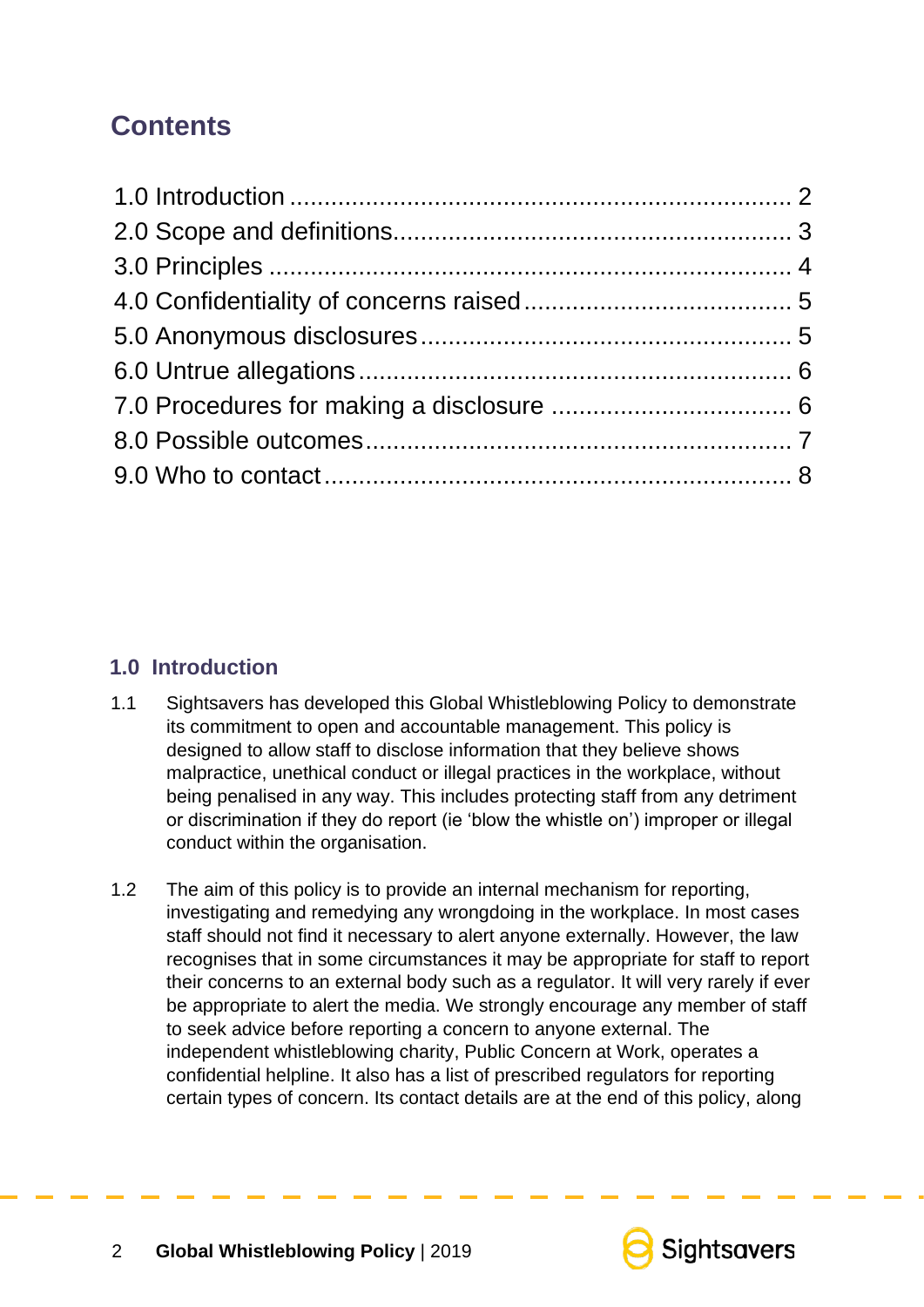with the contact details of the Charity Commission for England and Wales which also has a dedicated whistleblowing support line.

- 1.3 Sightsavers is committed to maintaining an open culture with the highest standards of honesty and accountability, where staff can report as soon as possible any legitimate concerns in confidence in every area of its operation. This policy reflects the legal protection given to staff under the UK Public Interest Disclosure Act 1998; however, Sightsavers recognises the importance for these same standards to apply wherever Sightsavers works in the world.
- 1.4 This policy applies equally to all employees, officers, consultants, contractors, volunteers, casual workers and agency workers of Sightsavers regardless of seniority or length of service.
- 1.5 This policy does not form part of any employee's contract of employment and we may amend it at any time.

# <span id="page-2-0"></span>**2.0 Scope and definitions**

- 2.1 This Global Whistleblowing Policy is intended to allow concerns that relate to suspected wrongdoing or danger at work to be reported if they are reasonably believed to be in the public interest. They may be investigated separately, but might then lead to the instigation of other Sightsavers policies and procedures, for example the Global Grievance Policy, Global Disciplinary Policy or Global Discrimination, Bullying and Harassment Policy. Examples of such concerns (which are not exhaustive) might include:
	- A criminal offence
	- The breach of a legal obligation or regulatory requirement
	- A miscarriage of justice
	- A danger to the health and safety of any individual
	- Damage to the environment
	- Bribery or financial fraud
	- Unethical conduct (including the use of sex workers)
	- Deliberate attempt to conceal any of the above
	- 2.2 If a member of staff fails to notify Sightsavers when certain of an occurrence included in, but not limited to, the list of categories of disclosures stated on section 2.1 above, it may be regarded by Sightsavers as misconduct.
	- 2.3 It may be more appropriate for a particular concern to be raised by way of another policy or procedure (for example Sightsavers Global Grievance Policy or Anti Fraud and Corruption Policy) and not under this Global Whistleblowing Policy. In particular, this policy should not be used for complaints relating to a member of staff's personal

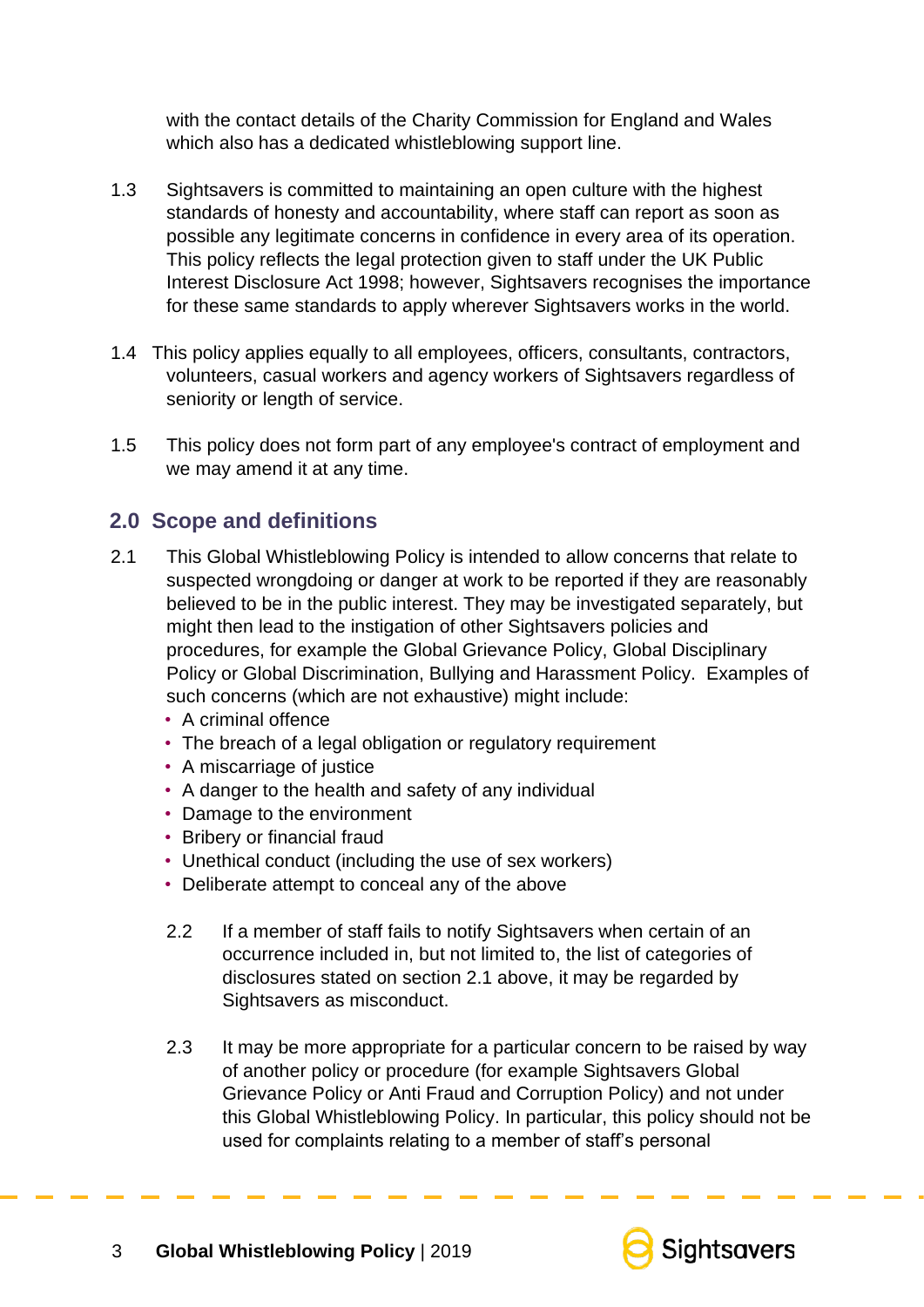circumstances, such as the way they have been treated at work. In those cases staff should use the Grievance Procedure. If any member of staff has any concerns as to which policy the disclosure should be made under, they should check with their HR Business Partner.

#### 2.4 **Definitions**

**Whistleblowing** is when a member of staff raises a concern relating to any of the matters above at 2.1. Officially this is called 'making a disclosure in the public interest'.

**Protected Disclosure** is a disclosure of information that the member of staff reasonably believes tends to show malpractice. As a member of staff, you are protected from suffering any detriment as a result of your 'disclosure'.

The Global Whistleblowing Policy is designed to enable an employee to report inappropriate behaviour that is not specifically directed at them personally.

The **Anti Fraud and Corruption Policy** is specifically concerned with intentional acts of dishonesty and deception. If an issue reported under the Global Whistleblowing Policy is deemed to be fraud, it will also be forwarded to the individuals named under the Anti Fraud and Corruption Policy.

**Confidentiality** is an express term in the contract of employment, stating that an employee or member of staff will not disclose confidential information that concerns Sightsavers. However, where a member of staff discovers information that they believe shows malpractice, unethical conduct or illegal practices within Sightsavers, then the option to disclose the information independently of line management and without fear of reprisal for breach of confidentiality is made available under this Global Whistleblowing Policy.

# <span id="page-3-0"></span>**3.0 Principles**

3.1 This policy offers guidance and protection to those members of staff who disclose a whistleblowing concern. Sightsavers' aim is that the wellbeing of any member of staff should not in any way be harmed as a result of that protected disclosure, whether the item reported proves to be true or not, provided the reporting was carried out in good faith.

Subjecting any member of staff to a detriment because of a protected disclosure, including a member of staff who has been investigated as part of the disclosure, may be regarded as gross misconduct which will result in disciplinary action. A detriment includes dismissal, disciplinary action, threats or other unfavourable treatment.

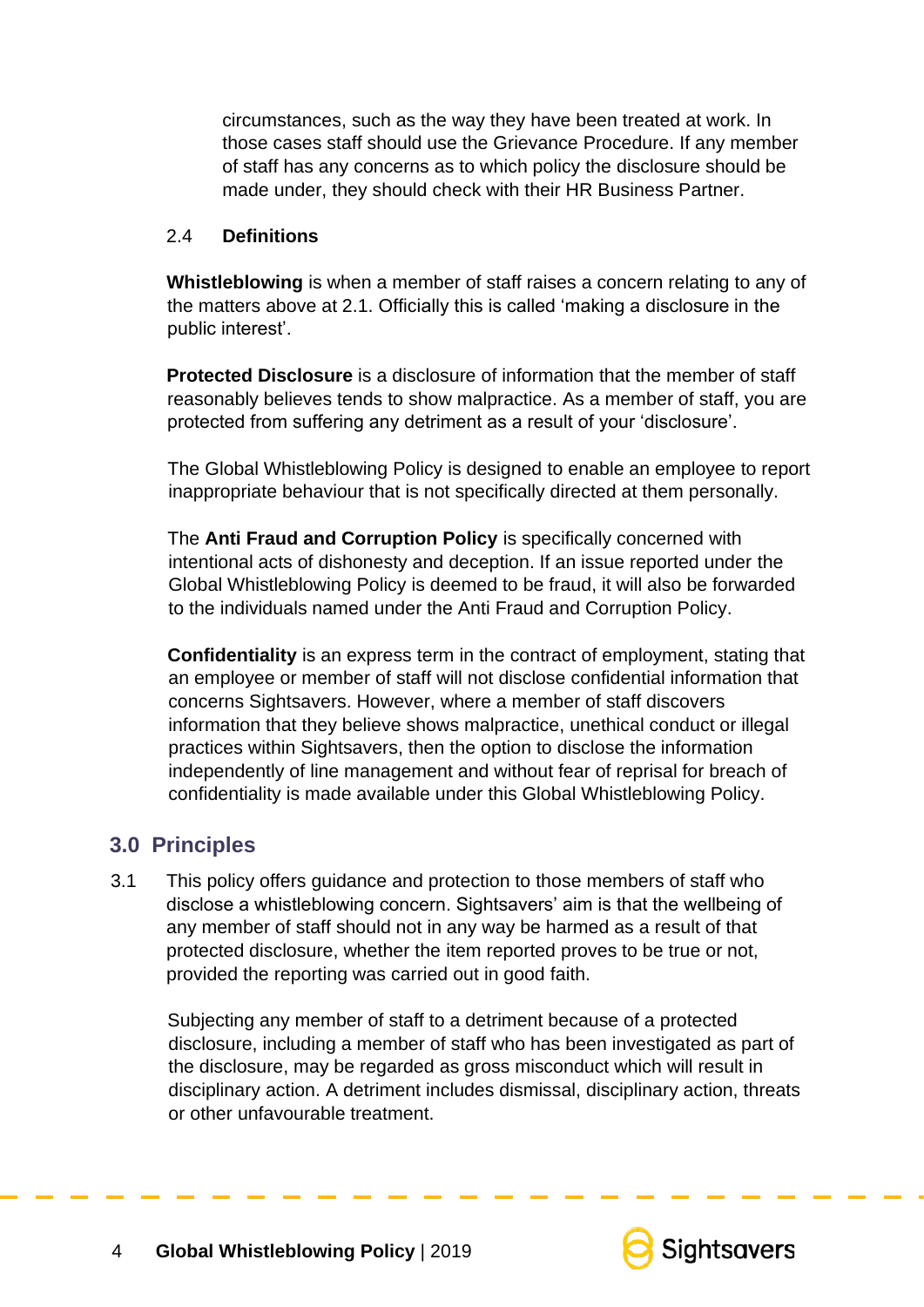- 3.2 Sightsavers undertakes to protect any member of staff from any personal claims and from any detriment, victimisation, harassment or bullying as a result of their disclosure.
- 3.3 Sightsavers undertakes to comply with all applicable laws relating to the prohibition of retaliation against good-faith whistleblowers who raise issues of concern.
- 3.4 This policy is not designed to support a member of staff who wishes to question financial or business decisions that have been taken by Sightsavers; nor should it be used to seek reconsideration of matters which have already been addressed under other Sightsavers policies (eg Global Discrimination, Bullying and Harassment Policy, Global Grievance Policy or Global Disciplinary Policy).
- 3.5 In most cases, whistleblowing claims need to be made promptly and at the latest within the three-month period following the date of the act complained of. Limited exceptions may apply in particular circumstances only.

# <span id="page-4-0"></span>**4.0 Confidentiality of concerns raised**

4.1 We hope that staff will feel able to voice whistleblowing concerns openly under this policy. However, Sightsavers will treat all disclosures in a confidential and sensitive manner. As part of this, the identity of any member of staff making an allegation may be kept confidential so long as it does not hinder any investigation. However, the individual making the disclosure may need to provide a statement as part of the evidence gathering process and their identity may be revealed or implied as part of the investigating process.

If a criminal investigation follows, the member of staff may be needed as a witness. If this occurs, the HR Business Partner will notify the member of staff at the earliest opportunity.

#### <span id="page-4-1"></span>**5.0 Anonymous disclosures**

- 5.1 This policy encourages staff to put their name to any disclosure they make. Concerns expressed anonymously are less powerful and may be less easy to investigate; however, they will be considered and reviewed at Sightsavers' discretion.
- 5.2 In exercising this discretion, the factors taken into account will include:
	- The seriousness of the issues raised
	- The credibility of the concern
	- The likelihood of confirming the allegation from attributable sources.

5 **Global Whistleblowing Policy** | 2019

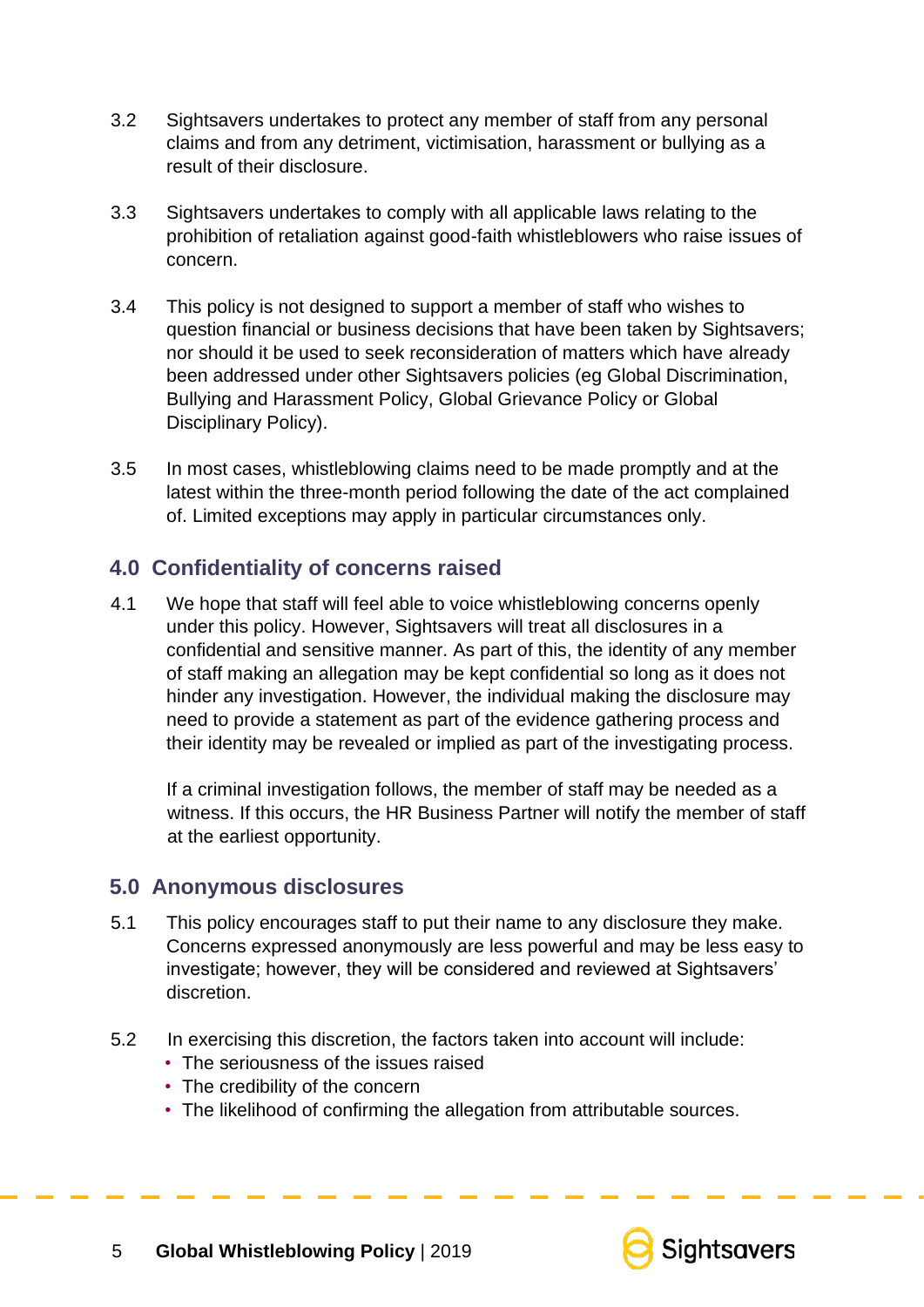- 5.3 Please note, you cannot report whistleblowing concerns anonymously by law if you are resident in some countries. If you are based in one of these countries and make an anonymous disclosure, you will be asked to declare your name, this will be treated in the strictest confidence.
- 5.4 Staff who are concerned about possible reprisals if their identity is revealed should come forward to an HR Business Partner or one of the other contact points listed in section 9 of this policy and appropriate measures can then be taken to preserve confidentiality.

## <span id="page-5-0"></span>**6.0 Untrue allegations**

6.1 If a member of staff makes a genuine allegation in good faith, which is not confirmed by subsequent investigation, no action will be taken against them. If, however, they make malicious or vexatious allegations, particularly if they persist with making them, then disciplinary action may be taken against the individual concerned under the Global Disciplinary Policy.

## <span id="page-5-1"></span>**7.0 Procedures for making a disclosure**

- 7.1 For locations outside of the UK, any local employment law requirements in relation to whistleblowing, over and above this policy and procedure, should also be applied. If in doubt, seek advice from your Senior HR Business Partner.
- 7.2 If a member of staff believes that a matter or practice within the scope of this policy (section 2.1) is or has been taking place, they should make the disclosure immediately to their line manager. If the matter or practice is more serious and/or concerns the line manager then it should be reported to their Senior HR Business Partner or on the dedicated Speak Up platform [here.](http://www.sightsavers.org/speakup) Staff may also report their concerns confidentially to whistleblowing@sightsavers.org which will be received by a member of the Board of Trustees, Director Governance, Legal and Assurance and the HR Operations Manager.
- 7.3 There is no specific method that staff should use to make a disclosure; they can use email, telephone or post, for example. Any reasonable personal expenses incurred in making the disclosure can be claimed as a reimbursable business expense.
- 7.4 Exceptionally, if the member of staff believes it is inappropriate for any reason to report the concern to their Senior HR Business Partner, they may report it to either the Chief Executive Officer or to one of the Trustees of Sightsavers (for details, see section 9 of this document).

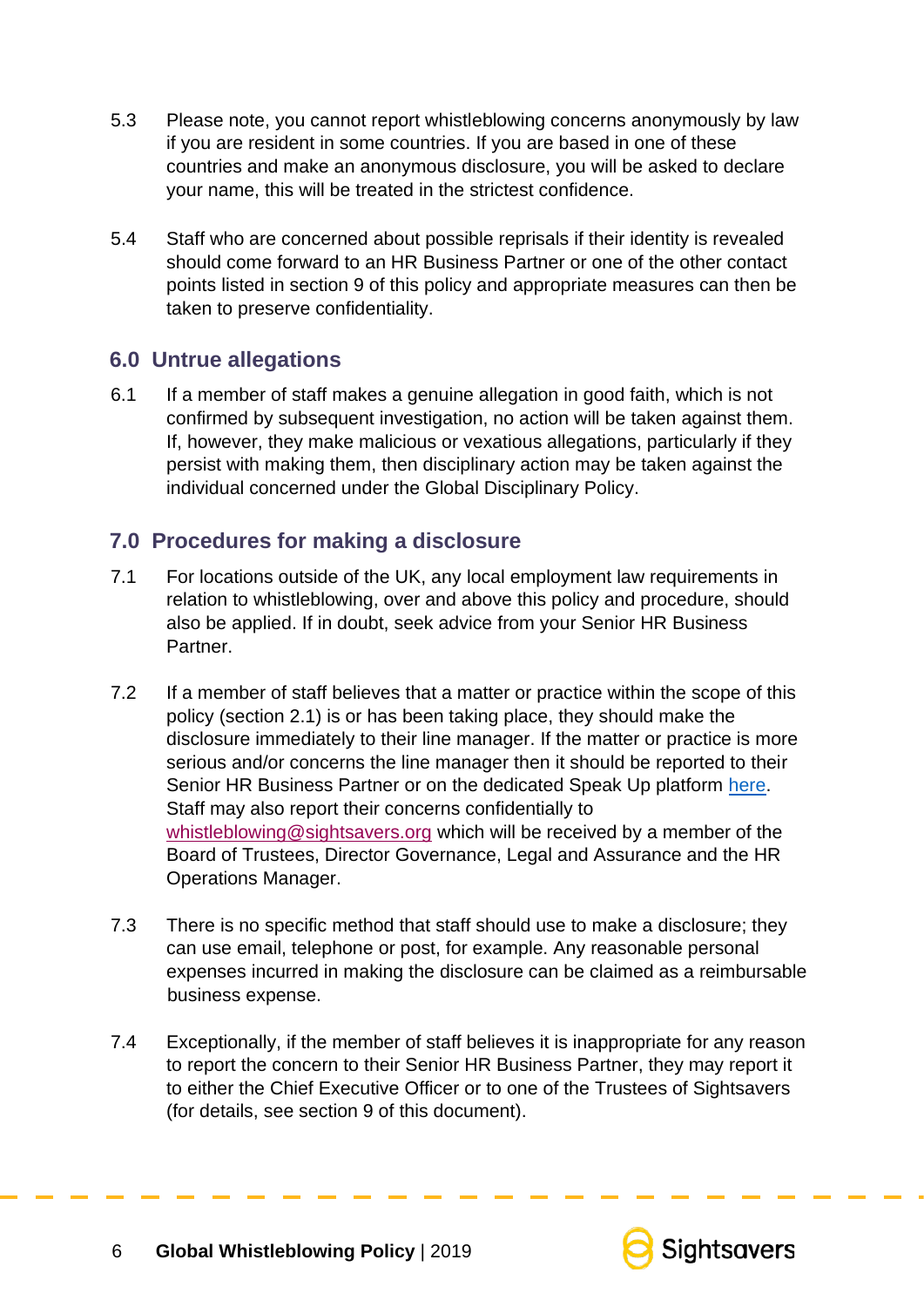- 7.5 An investigation will then take place, managed by whoever the disclosure was made to (involving others as appropriate), into the alleged matter or practice. This may involve meeting with the member of staff to discuss their concerns. When disclosing any concerns, the member of staff would not be expected to have absolute proof of malpractice or illegal practices, but would need to show the sound reasons for their concerns.
- 7.6 Once a protected disclosure has been received it will be managed by whoever the disclosure was made to, referring to others as appropriate, giving details of the protected disclosure, including:
	- Date and substance of the protected disclosure
	- Identity and level of seniority of the alleged wrongdoer(s)
	- Level of risk associated with the alleged wrongdoing.
- 7.7 The person receiving the disclosure will decide whether sufficient information exists to allow the allegation(s) to be investigated and, if so, the appropriate process to determine:
	- The nature and scope of the investigation
	- Who will lead the investigation (that person may be external to Sightsavers)
	- The nature of any technical, financial or legal advice that may be required
	- A timeframe for the investigation (paving regard to the level of risk)
	- Whether any individual(s) under investigation should be suspended.
- 7.8 The person receiving the disclosure will also consider the appropriate time to inform any alleged wrongdoer(s) of the investigation process. We will also aim to keep the member of staff who raised the concern informed of the progress of any investigation and its likely timescale. However, sometimes the need for confidentiality may prevent Sightsavers giving specific details of the investigation or any disciplinary action taken as a result. Staff should treat any information about the investigation as confidential.

#### <span id="page-6-0"></span>**8.0 Possible outcomes**

#### **8.1 Possible outcomes of the investigation may include:**

- No further action
- Disciplinary action (and a transfer to the Global Disciplinary Policy) Further investigation by an external authority.
- 8.2 Note that that cases relating to suspected criminal activity, including but not limited to fraud, would be reviewed by the CEO and the HR Business Partner to decide whether they should be referred to the police or other relevant body.
- 8.3 While we cannot always guarantee the outcome any whistleblower is seeking, we will try to deal with their concerns fairly and in an

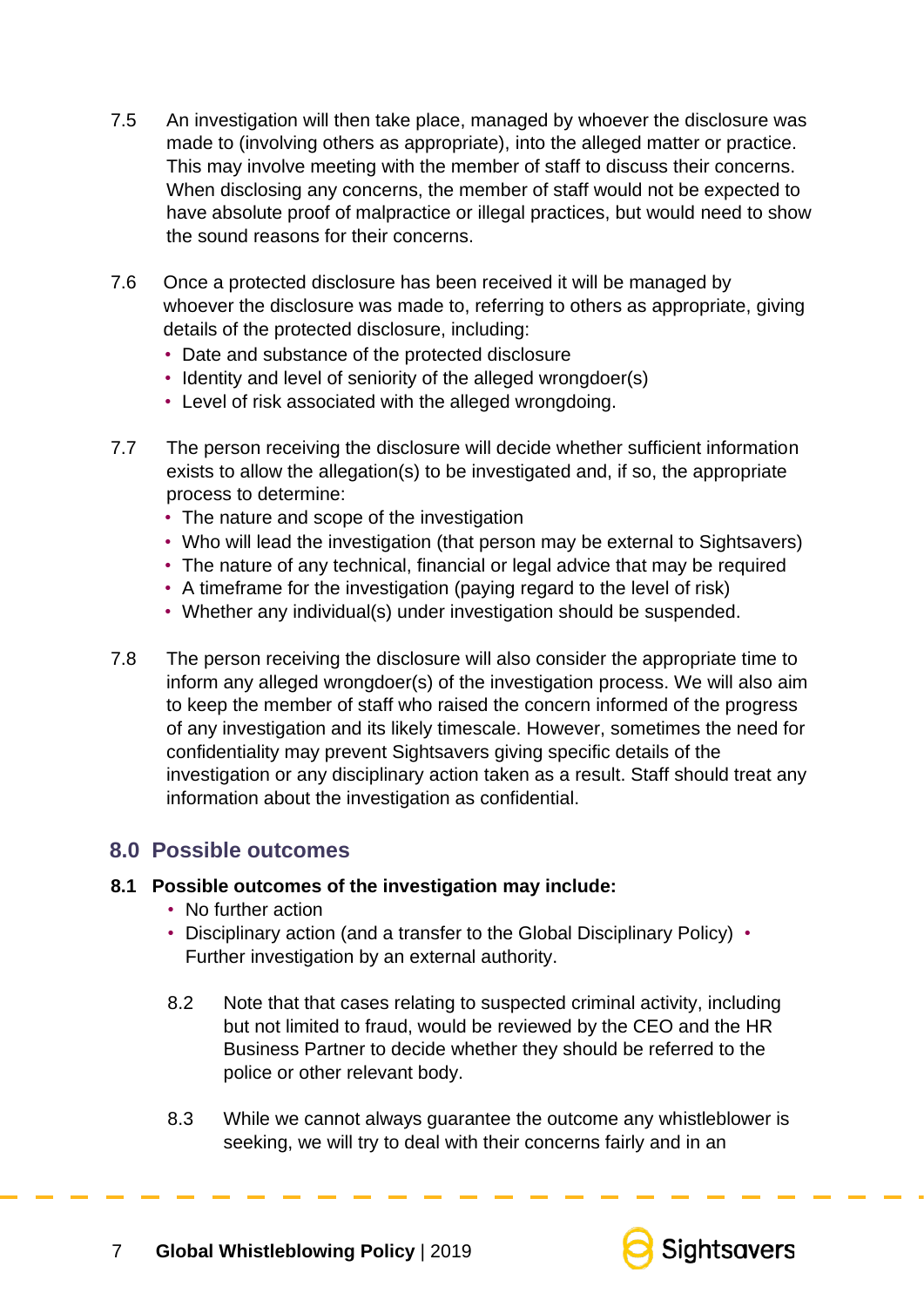appropriate way. However, if the discloser is unhappy about the outcome of an investigation, they should make a further report to the HR Business Partner outlining their concerns. If there is good reason to do so, and particularly if there is new evidence, the concern will be investigated again.

#### <span id="page-7-0"></span>**9.0 Who to contact**

9.1 **CEO (Chief Executive Officer) for UK: Caroline Harper**  Email: charper@sightsavers.org

#### **CEO for India: RN Mohanty**

Email: rnmohanty@sightsavers.org

**Company Secretary for Ireland: Anthony Wadlow**  Email: [awadlow@sightsavers.org](mailto:awadlow@sightsavers.org)

**"The Trustees" c/o Chair of the Trustees:** By letter, addressed to: "Trustees" c/o Sightsavers 35 Perrymount Road Haywards Heath West Sussex RH16 3BW *Email and telephone are not available as options for contacting Trustees.* 

#### 9.2 Send an email to: whistleblowing@sightsavers.org

9.3 Report from anywhere in the world through an online form or by telephone hotline in over 100 languages on our dedicated Speak Up platform [here](http://www.sightsavers.org/speakup) (You can choose to report anonymously)

#### 9.4 **Public Concern at Work** (Independent whistleblowing charity)

Helpline: (020) 7404 6609 E-mail: whistle@pcaw.co.uk Website: [www.pcaw.co.uk](http://www.pcaw.co.uk/)

#### **Charity Commission**

Telephone: 0300 066 9197 Email: whistleblowing@charitycommission.gsi.gov.uk